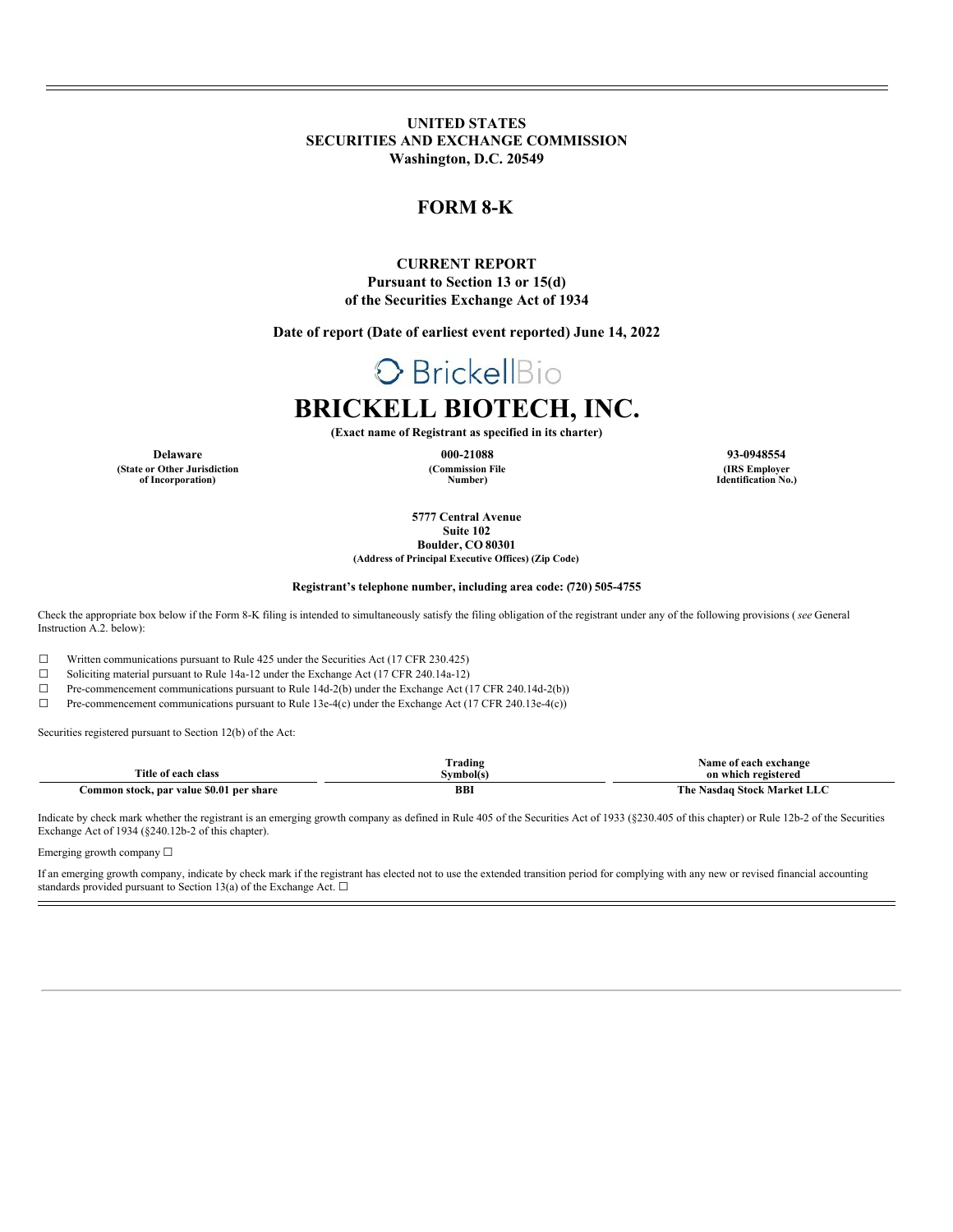#### Item 3.01. Notice of Delisting or Failure to Satisfy a Continued Listing Rule or Standard; Transfer of Listing.

On June 14, 2022, Brickell Biotech, Inc. ("Brickell" or the "Company") received a notice (the "Delisting Notice") from the Listing Qualifications Department of the Nasdaq Stock Market ("Nasdaq") informing the Company that Nasdaq has determined the Company did not regain compliance with the minimum closing bid price requirement for continued listing on The Nasdaq Capital Market under Nasdaq Listing Rule 5550(a)(2) (the "Rule") by June 13, 2022, the deadline to regain compliance with the Rule pursuant to the notice the Company received from Nasdaq on December 14, 2021 (the "Extension Notice"), and therefore the Company's common stock will be delisted from The Nasdaq Capital Market. Nasdaq indicated that it will suspend trading in the Company's common stock at the opening of business on June 23, 2022, and file a Form 25-NSE with the Securities and Exchange Commission, which will remove the Company's common stock from listing and registration on Nasdaq, unless the Company appeals the delisting determination by timely requesting a hearing as discussed further below.

As previously disclosed in the Current Reports on Form 8-K filed on June 17, 2021 and December 14, 2021 with the Securities and Exchange Commission, the Company received a notice from Nasdaq on June 16, 2021 informing the Company that because the closing bid price for the Company's common stock listed on Nasdaq was below \$1.00 per share for 30 consecutive business days, the Company did not comply with the minimum closing bid price requirement for continued listing on The Nasdaq Capital Market under the Rule. The Company initially had a period of 180 calendar days, or until December 13, 2021, to regain compliance with the Rule. The Company did not regain compliance with the Rule by such date, and therefore, as required by Nasdaq, the Company previously proactively notified Nasdaq of its intent to cure the deficiency and requested an additional 180 calendar day period to regain compliance with the Rule. On December 13, 2021, the Company received the Extension Notice, which granted the Company the additional 180 calendar days, or until June 13, 2022, to regain compliance with the Rule.

The Delisting Notice indicates that Nasdaq will suspend trading in the Company's common stock and file a Form 25-NSE with the Securities and Exchange Commission to remove the Company's common stock from listing and registration on Nasdaq unless the Company appeals the delisting determination by requesting a hearing before the Nasdaq Hearings Panel (the "Panel") by 4:00 p.m. Eastern Time on June 21, 2022. The Company intends to timely request a hearing and promptly provide its plan to regain compliance with the Rule to the Panel.

#### The Company's request for a hearing will stay any suspension or delisting action by Nasdaq pending the Panel's final decision.

The Company has scheduled a special stockholders meeting for June 30, 2022 to ask, among other matters, the stockholders to vote to approve a reverse stock split of the Company's outstanding common stock, at a reverse stock split ratio ranging from any whole number between 1-for-10 and 1-for-45, subject to and as determined by the Board of Directors (the "Reverse Stock Split"), with the goal being that the Reverse Stock Split will result in the Company's common stock regaining compliance with the Nasdaq minimum closing bid price requirement. The special stockholders meeting is more fully described in the Company's Definitive Proxy Statement filed with the Securities and Exchange Commission on June 9, 2022. However, there can be no assurance that the Company's stockholders will approve the Reverse Stock Split or that the Reverse Stock Split will increase the share price of the Company's common stock at or above the required \$1.00 per share, initially or in the future, or for any certain number of days. Further, there can be no assurance that, even if the Company regains compliance with the minimum closing bid price requirement by this action, it will occur in sufficient time to satisfy the Panel or that the Panel will ultimately grant the Company's request for continued listing.

#### **Item 9.01. Financial Statements and Exhibits.**

(d) Exhibits.

#### 104 Cover Page Interactive Data File (embedded within the Inline XBRL document)

#### **Cautionary Note Regarding Forward-Looking Statements**

Any statements made in this document and its attachment relating to future financial, business, and/or research and clinical performance, conditions, compliance with laws or listing requirements, plans, prospects, trends, or strategies and other such matters, including without limitation, Brickell's strategy; future operations; future financial position; future liquidity; future revenue; the future anticipated Reverse Stock Split; territorial focus; projected expenses; results of operations; the anticipated timing, scope, design, progress, results, and/or reporting of data of ongoing and future non-clinical and clinical trials; intellectual property rights, including the acquisition, validity, term, and enforceability of such; the expected timing and/or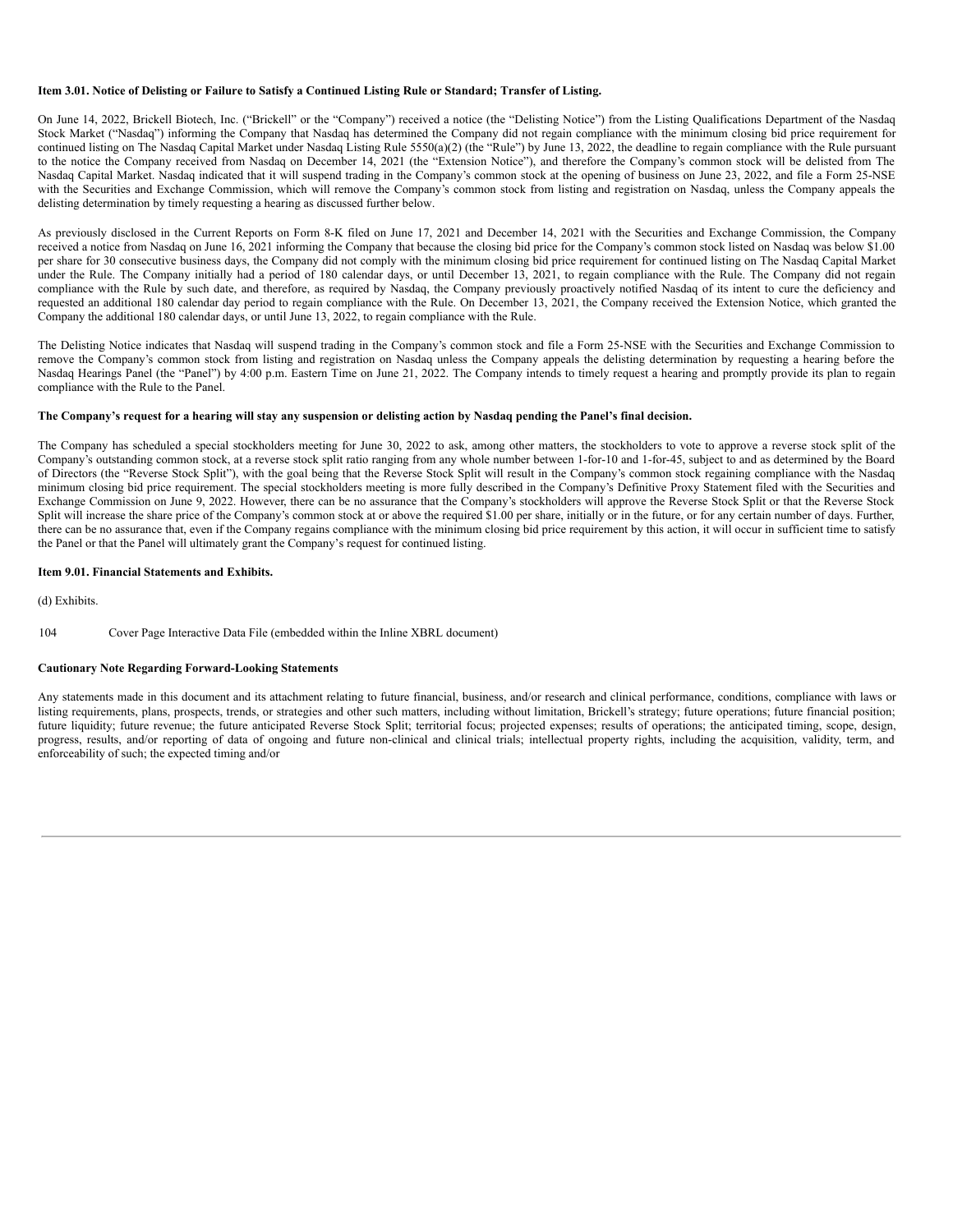results of regulatory submissions and approvals; prospects for commercializing any product candidates of Brickell or third parties, or research and/or licensing collaborations with, or actions of, its partners, including in the United States, Japan, South Korea, or any other country; and prospects for regaining compliance with the Nasdaq minimum closing bid price requirement are forward-looking statements within the meaning of the U.S. Private Securities Litigation Reform Act of 1995. In addition, when or if used in this document and its attachment, the words "may," "could," "should," "might," "anticipate," "believe," "estimate," "expect," "intend," "plan," "predict," "potential," "will," evaluate," "advance," "excited," "aim," "strive," "help," "progress," "select," "initiate," "look forward," "promise," and similar expressions and their variants, as they relate to Brickell or any of Brickell's partners, or third parties, may identify forward-looking statements. Brickell cautions that these forward-looking statements are subject to numerous assumptions, risks, and uncertainties, which change over time, often quickly, and in unanticipated ways. Important factors that may cause actual results to differ materially from the results discussed in the forward-looking statements or historical experience include risks and uncertainties, including without limitation, research results and data that do not meet targets, expectations, or regulatory approval requirements; ability to obtain adequate financing for product development, regulatory submissions, and any commercialization; ability to acquire, maintain, and enforce intellectual property rights; potential delays or alterations in product development, trials of any type, and regulatory submission and reviews; changes in law or policy; litigation; regulatory agency feedback or requests; supply chain disruptions; unanticipated demands on cash resources; disruptions and negative effects related to the COVID-19 pandemic and/or the conflict in Ukraine; interruptions, disruption, or inability by Brickell, its partners or third parties to obtain or supply research material, raw materials, and/or product anywhere, or secure essential services, in the world; efforts to obtain and retain adequate pricing and adequate reimbursement and other insurance coverage for our products; the outcome of Brickell's current and planned preclinical and clinical trials across our portfolio; Nasdaq and its Panel's reactions to the Company's efforts to regain compliance with Nasdaq listing requirements; and other risks associated with developing and obtaining regulatory approval for, and commercializing, product candidates.

Further information on the factors and risks that could cause actual results to differ from any forward-looking statements are contained in Brickell's filings with the U.S. Securities and Exchange Commission, which are available at https://www.sec.gov (or at https://www.brickellbio.com). The forward-looking statements represent the estimates of Brickell as of the date hereof only. Brickell specifically disclaims any duty or obligation to update forward-looking statements.